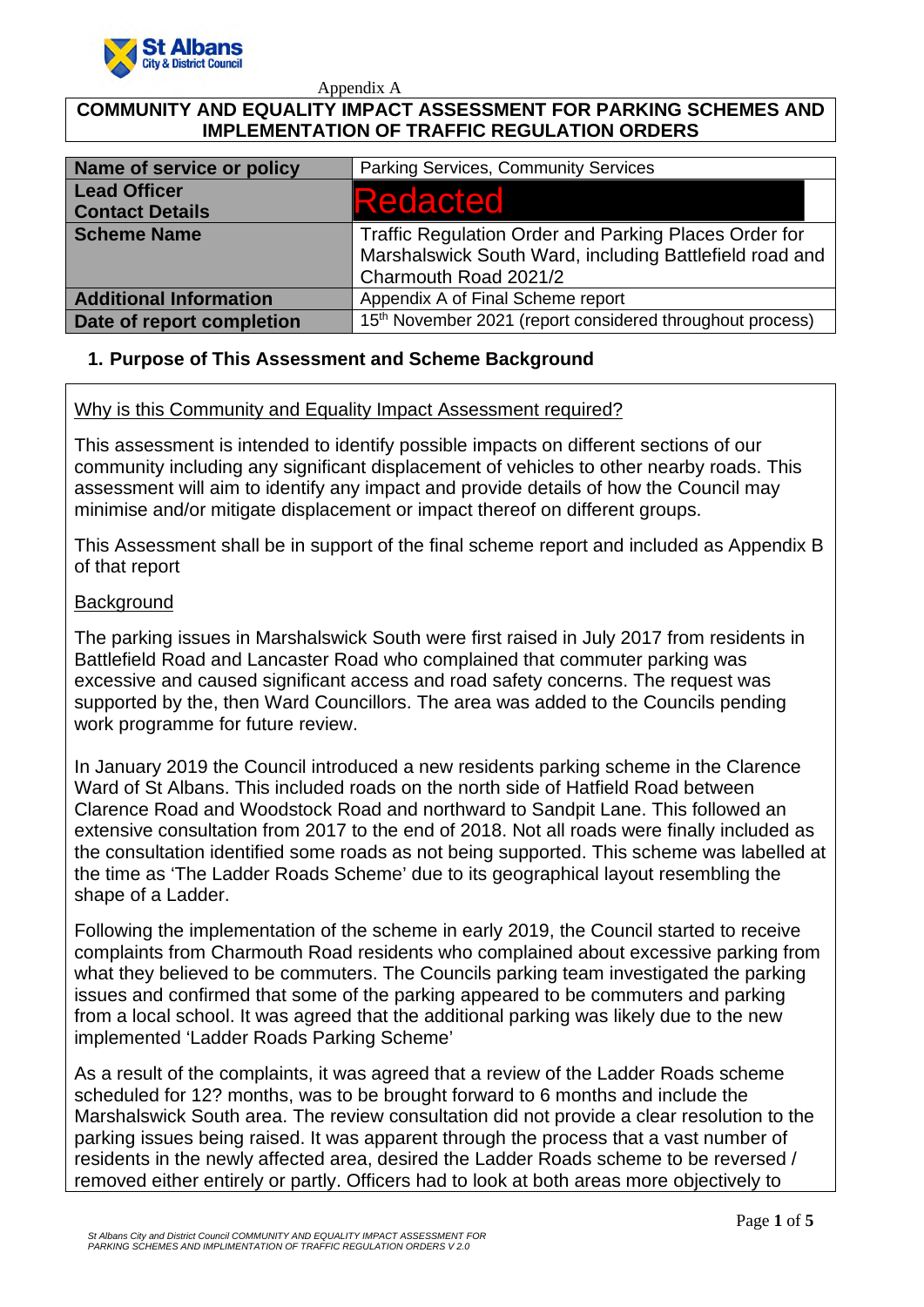

provide a proposal that ensured traffic flow and road safety was the focus but at the same time ensuring that residents maintained available kerb space for parking by residents and their visitors.

Following several informal consultations, it was agreed to split the two areas, Marshalswick South and Clarence Wards back in to single consultation areas. This would allow us to make decisions based on the differing needs of the locations and avoid delays in implementing any restrictions that affect the safety and flow of road users.

Once the schemes were identified separately, we were able to make a final proposal for both which have now been advertised separately with The Clarence Ward Scheme being agreed and implemented in September 2021 with a go live date of 1st November 2021.

For this scheme 'Marshalswick South' which this report covers, it is recommended to monitor and review the scheme for a period of 18 months following implementation, with the proviso that any areas requiring amendments will be considered within that 18-month period without the need for the requested amendments being added to the Councils work programme.

Changes from the previously consulted informal proposals include.

 proposal to introduce pay by phone parking to allow some parking from non-residents has been removed. It is recommended to make order/s for residents only parking as detailed in the orders.

#### Benefits of the Proposals

The underlying benefit of the introduction of these restrictions is improved traffic flow and improved safety for all road users including pedestrians. In addition, the provision of resident permit parking will remove the nuisance of inconsiderate commuter parking. Environmental benefits are also expected as vehicle volumes and congestion will be reduced.

Consultations in the area have been carried out and are highlighted in section 4, 'Conclusion' of this report.

#### **2. Community impact and or Displacement Factors**

The Equality Act places a specific duty on local authorities in relation to people with protected characteristics. The table below details these groups and provides information on the impact level and the consideration given on these groups where appropriate.

General Impact and or Displacement;

Below is an overview of the general impacts and possible displacements by community groups and the environment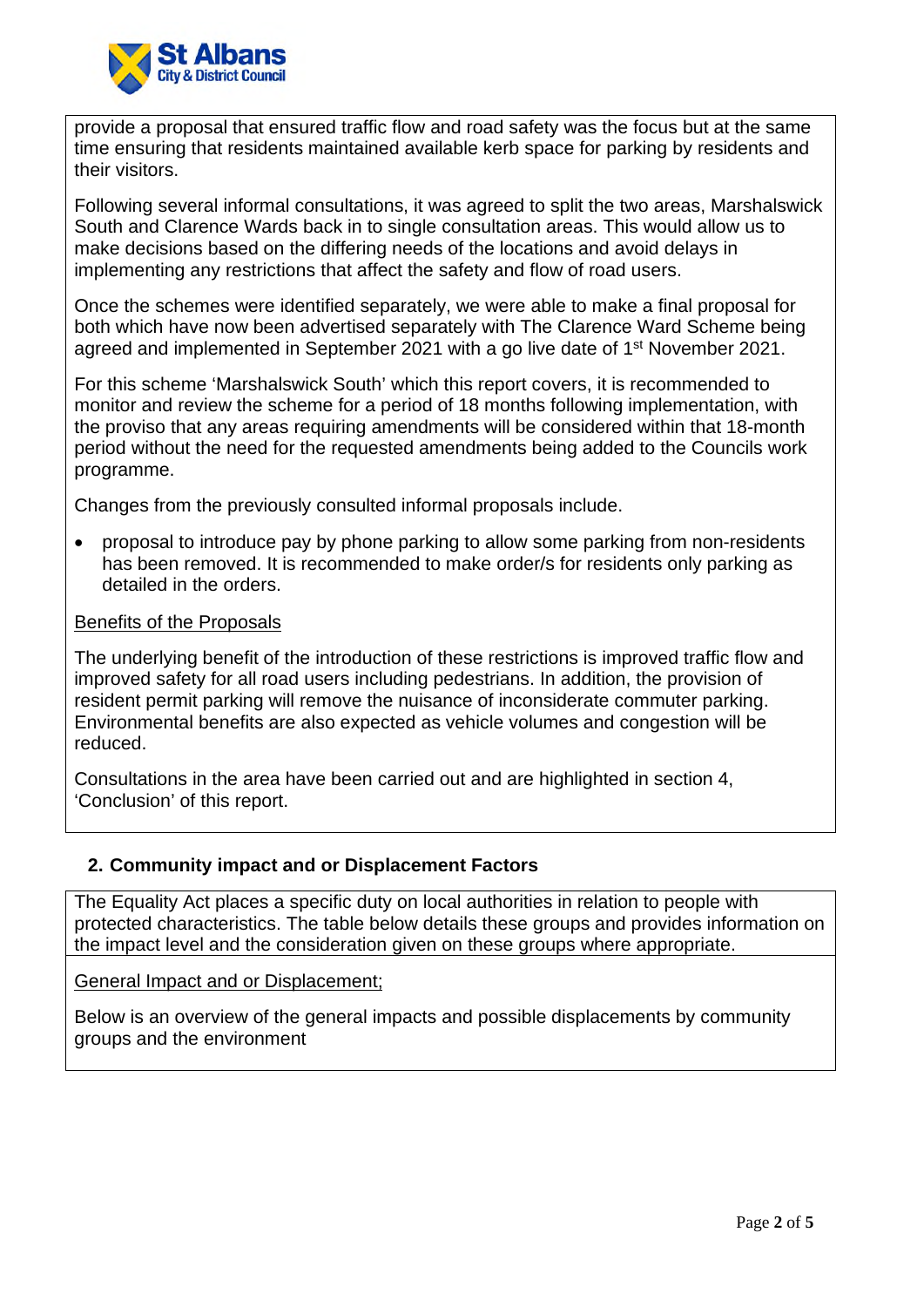

# **3. Community Groups**

| <b>Potential impacts</b>                                      | Positive | <b>Neutral</b> | Negativ | What are the<br>impacts?                                                                                              | How will benefits be<br>enhanced and negative<br>impacts minimised or<br>eliminated?                                                                                                  |
|---------------------------------------------------------------|----------|----------------|---------|-----------------------------------------------------------------------------------------------------------------------|---------------------------------------------------------------------------------------------------------------------------------------------------------------------------------------|
| Local<br><b>Community in</b><br>general                       | X        |                |         | Possible displacement<br>of parked vehicles. It is<br>likely vehicles will be<br>dispersed on a wider<br>scale.       | Improved road safety at<br>junctions and key locations.<br>Improved parking availability for<br>residents and those with<br>disabilities.                                             |
| Age                                                           | X        |                |         | Improved parking<br>options for those with<br>disabilities of all ages                                                | Improved road safety at<br>junctions and key locations for<br>all traffic including pedestrians<br>and Improved parking<br>availability for residents of all<br>ages                  |
| <b>Disability</b>                                             | X        |                |         | Improved parking<br>options for those with<br>disabilities of all ages                                                | Improved road safety at<br>junctions and key locations for<br>all traffic including pedestrians<br>and Improved parking<br>availability for residents and<br>those with disabilities. |
| <b>Gender</b><br>reassignment                                 |          | X              |         | N/A                                                                                                                   | No impact identified.                                                                                                                                                                 |
| <b>Marriage and</b><br>civil<br>partnership                   |          | X              |         | N/A                                                                                                                   | No impact identified,                                                                                                                                                                 |
| <b>Pregnancy and</b><br>maternity                             | X        |                |         | No negative impact<br>identified                                                                                      | Improved road safety at<br>junctions and key locations for<br>all traffic including pedestrians.<br>Improved parking options close<br>to residential homes that need<br>them          |
| Race<br>(including<br><b>Gypsies, Roma</b><br>and Travellers) |          | X              |         | N/A                                                                                                                   | No impact identified.                                                                                                                                                                 |
| <b>Religion or</b><br>belief                                  |          |                | X       | Some impact during<br>specific times as those<br>attending religious<br>buildings will require<br>alternative parking | Parking available at local car<br>parks. Also encouraged to<br>use sustainable travel such<br>as buses which frequently<br>serve the area.                                            |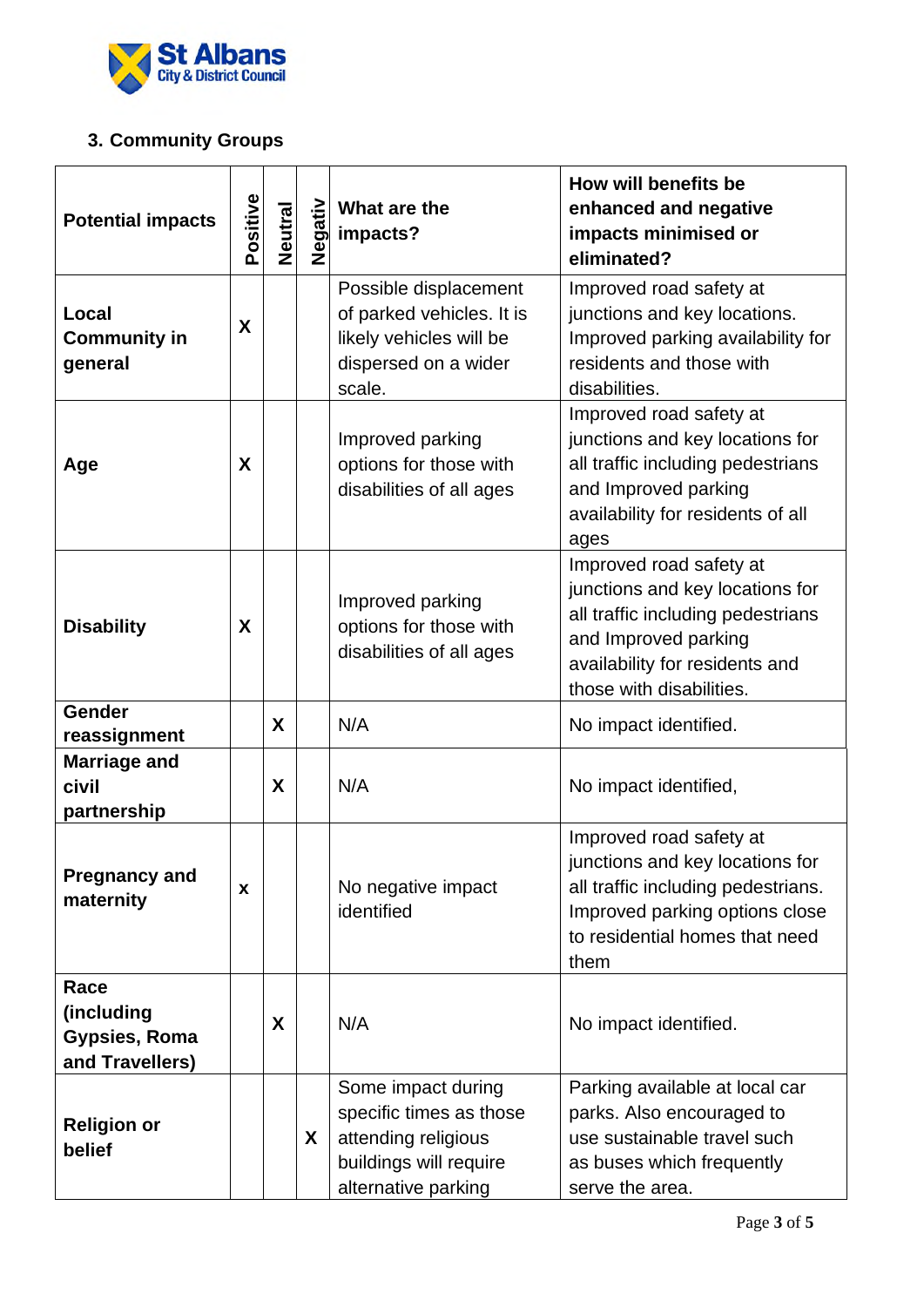

| <b>Potential impacts</b>                                                    | Positive | <b>Neutral</b> |                           | $\frac{2}{3}$ What are<br>a impacts?<br>What are the                                                                                                                             | How will benefits be<br>enhanced and negative<br>impacts minimised or<br>eliminated?                                                                                                                                                                                                                                                                                                                                                                                                                                                                                |
|-----------------------------------------------------------------------------|----------|----------------|---------------------------|----------------------------------------------------------------------------------------------------------------------------------------------------------------------------------|---------------------------------------------------------------------------------------------------------------------------------------------------------------------------------------------------------------------------------------------------------------------------------------------------------------------------------------------------------------------------------------------------------------------------------------------------------------------------------------------------------------------------------------------------------------------|
| <b>Sex</b>                                                                  |          | X              |                           | N/A                                                                                                                                                                              | No impact identified.                                                                                                                                                                                                                                                                                                                                                                                                                                                                                                                                               |
| <b>Sex orientation</b>                                                      |          | X              |                           | N/A                                                                                                                                                                              | No impact identified.                                                                                                                                                                                                                                                                                                                                                                                                                                                                                                                                               |
| Any<br>community<br><b>issues</b><br>identified<br>for this<br>location?    |          | X              | $\boldsymbol{\mathsf{X}}$ | Possible displacement<br>of vehicles and some<br>members of the<br>community<br><b>Charmouth Court</b><br><b>Risk: Residents</b><br>Parking further away<br>from their property. | Displacement of parking is<br>likely but, in most locations,<br>minimal. Sustainable travel is<br>promoted, and car parks are<br>available for most users.<br>The scheme will prioritise kerb<br>space for residents and remove<br>long term parking from none-<br>residents. Whilst there is a risk<br>that residents would have to<br>park away from their property<br>and within the wider zone, this<br>risk is minimised under these<br>proposals. Disabled parking bay<br>options are also available to<br>those residents who hold a<br>disabled blue badge. |
| <b>Displacement</b><br>Area                                                 |          |                | X                         | Some identified, also<br>see above                                                                                                                                               | Displacement of parking is<br>likely but, in most locations,<br>minimal. In addition, an 18-<br>month review period will<br>monitor any displacement                                                                                                                                                                                                                                                                                                                                                                                                                |
| <b>Emergency</b><br><b>Services and</b><br>other key<br><b>stakeholders</b> | X        |                |                           | No Impact Identified                                                                                                                                                             | Improved road safety at<br>junctions and key locations<br>for all traffic including<br>emergency vehicles and<br>refuse collections.                                                                                                                                                                                                                                                                                                                                                                                                                                |
| <b>Environmental</b><br><b>Impacts</b>                                      | X        |                |                           | Improved<br>environmental impacts                                                                                                                                                | Improved congestion<br>including less vehicles<br>looking to park meaning<br>emissions is reduced.                                                                                                                                                                                                                                                                                                                                                                                                                                                                  |
| <b>Emissions</b><br><b>Impact</b>                                           |          |                |                           | No Impact Identified                                                                                                                                                             | Improved congestion<br>including less vehicles<br>looking to park meaning<br>emissions is reduced.                                                                                                                                                                                                                                                                                                                                                                                                                                                                  |